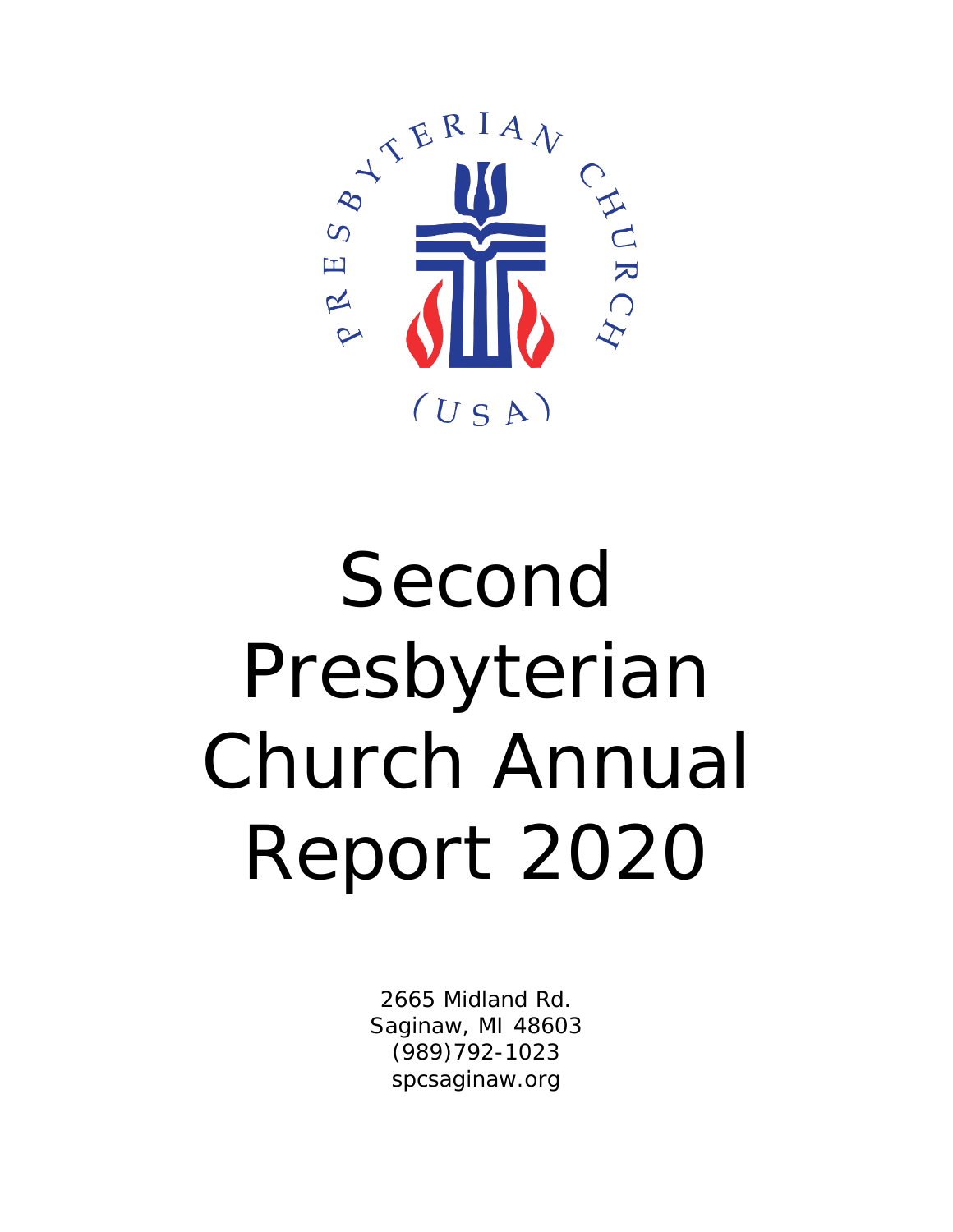# 2020 Report of Session Membership Statistics

| <b>Total Active Membership</b>                                                                  | 12/31/2019            | 289                           |
|-------------------------------------------------------------------------------------------------|-----------------------|-------------------------------|
| <b>Membership Gains 2020</b><br><b>Certificate of Transfer</b><br><b>Total Membership Gains</b> |                       | $\mathbf 2$<br>$\overline{2}$ |
| <b>Membership Loss 2020</b><br>Death<br><b>Total Membership Loss</b>                            |                       | 8<br>8                        |
| <b>Total Active Membership</b>                                                                  | 12/31/2020            | 283                           |
| <b>Inactive Members</b><br><b>Removed from Inactive Roll</b>                                    | 12/31/2020            | 2<br>0                        |
| <b>Total Inactive Members</b>                                                                   | 12/31/2020            | $\mathbf 2$                   |
| <b>Meeting Summary</b><br><b>Session Meetings</b><br><b>Congregational Meetings</b>             | 10 Stated<br>1 Annual | 10 Special<br>1 Special       |

 JoAnn M. Hunt Clerk of Session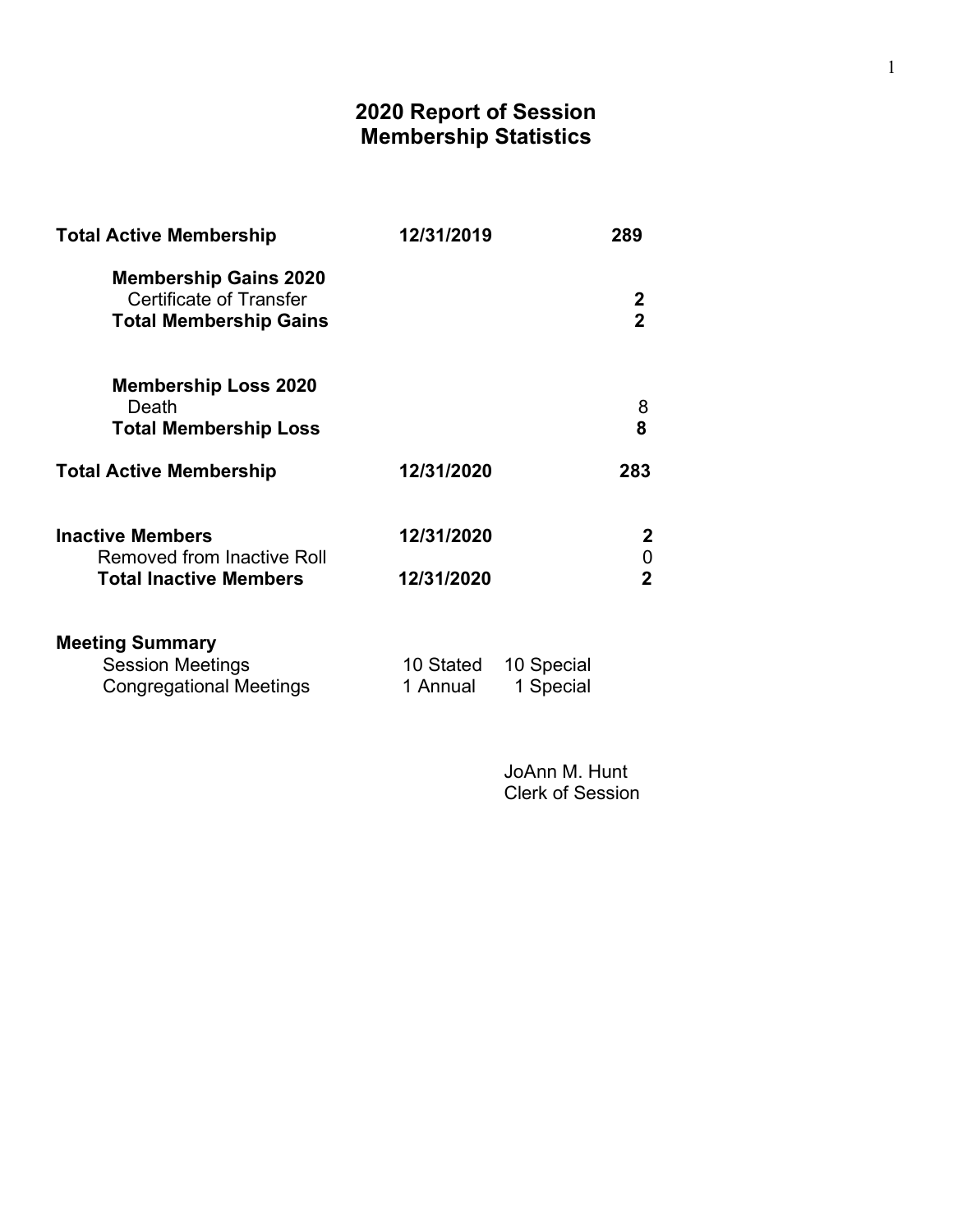# 2020 Membership

# Membership Gain

## 2 Received into Membership

| 2571 | Linn Mocny | Transfer |
|------|------------|----------|
| 2572 | Tony Mocny | Transfer |

(T - Transfer, R - Reaffirmation of Faith, P - Profession of Faith, C - Confirmation)

# Membership Loss

| 8 Deaths |                                |            |
|----------|--------------------------------|------------|
| 2236     | Douglas Ray Buter              | 01/22/2020 |
| 751      | Kathy Ann Hoeppner             | 02/13/2020 |
| 1907     | Walter Geiersbach Jr.          | 08/11/2020 |
| 1831     | <b>Winnifred Grace Bingham</b> | 08/24/2020 |
| 2240     | <b>Charles M. Severance</b>    | 11/11/2020 |
| 1562     | Robert H. Jones                | 12/02/2020 |
| 692      | Jack M. Netzley                | 12/04/2020 |
| 1020     | <b>Jack Cleveland</b>          | 12/14/2020 |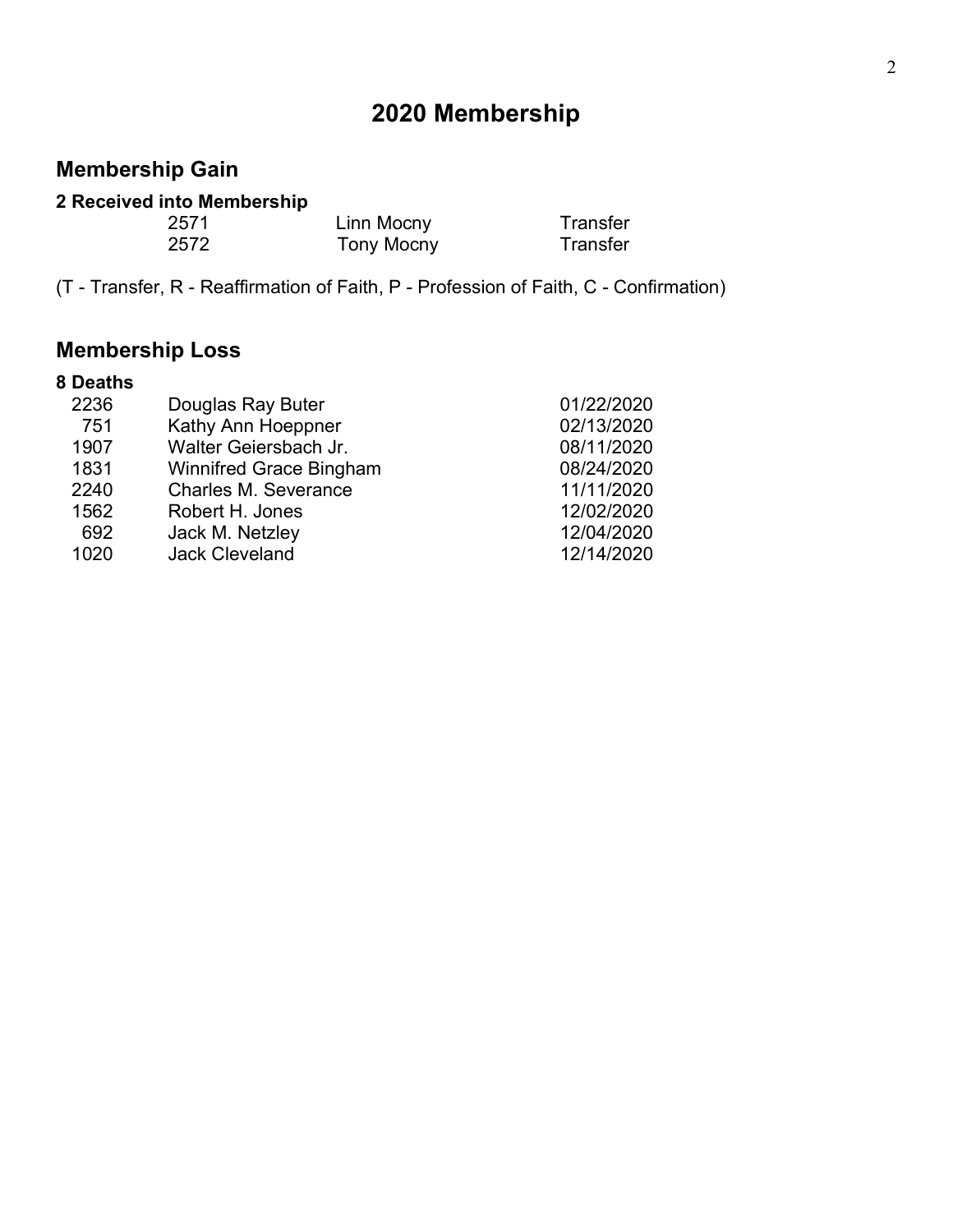# Presbyterian Women – Financial Report for 2020

| <b>Disbursements:</b>           |             |
|---------------------------------|-------------|
| Rescue Mission Lunches          | \$500.00    |
| <b>Child Fund International</b> | 403.50      |
|                                 | \$903.50    |
| <b>Receipts:</b>                |             |
| Donations                       | 550.00      |
| <b>Funeral Donation</b>         | 375.00      |
|                                 | \$925.00    |
| <b>Account Balance:</b>         |             |
| <b>Balance 1/1/2020</b>         | \$14,795.55 |
| Receipts                        | 925.00      |
| <b>Disbursements</b>            | 903.50      |
| Balance 12/31/2020              | \$14,817.05 |

The Presbyterian Women wish to thank all those who offered their time, donations, and financial support. This enables us to continue to serve and support missions locally and worldwide.

Submitted by: Carol Ann Poole, Presbyterian Women – Treasurer

# Presbyterian Men – Financial Report for 2020

| Fish Fry - October 2019 refund | \$64.75  | <b>Balance 1/1/2020</b> | \$17,130.98 |
|--------------------------------|----------|-------------------------|-------------|
| <b>Donations</b>               | 200.00   | Receipts                | 534.75      |
| Memorials - Jack Netzley       | 270.00   | <b>Disbursements</b>    | 805.26      |
| <b>Total Receipts</b>          | \$534.75 | Balance 12/31/2019      | \$16,860.47 |
| <b>Disbursements:</b>          |          |                         |             |
| Lawn Mower Maintenance         | 19.92    |                         |             |

#### Receipts: Account Balance:

| Balance 1/1/2020     | \$17,130.98 |
|----------------------|-------------|
| Receipts             | 534.75      |
| <b>Disbursements</b> | 805.26      |
| Balance 12/31/2019   | \$16,860.47 |

| Lawn Mower Maintenance         | 19.92    |
|--------------------------------|----------|
| <b>Snow Blower Maintenance</b> | 50.48    |
| <b>Safety Salt</b>             | 10.59    |
| Lawn Treatments (2021)         | 724.27   |
| <b>Total Disbursements</b>     | \$805.26 |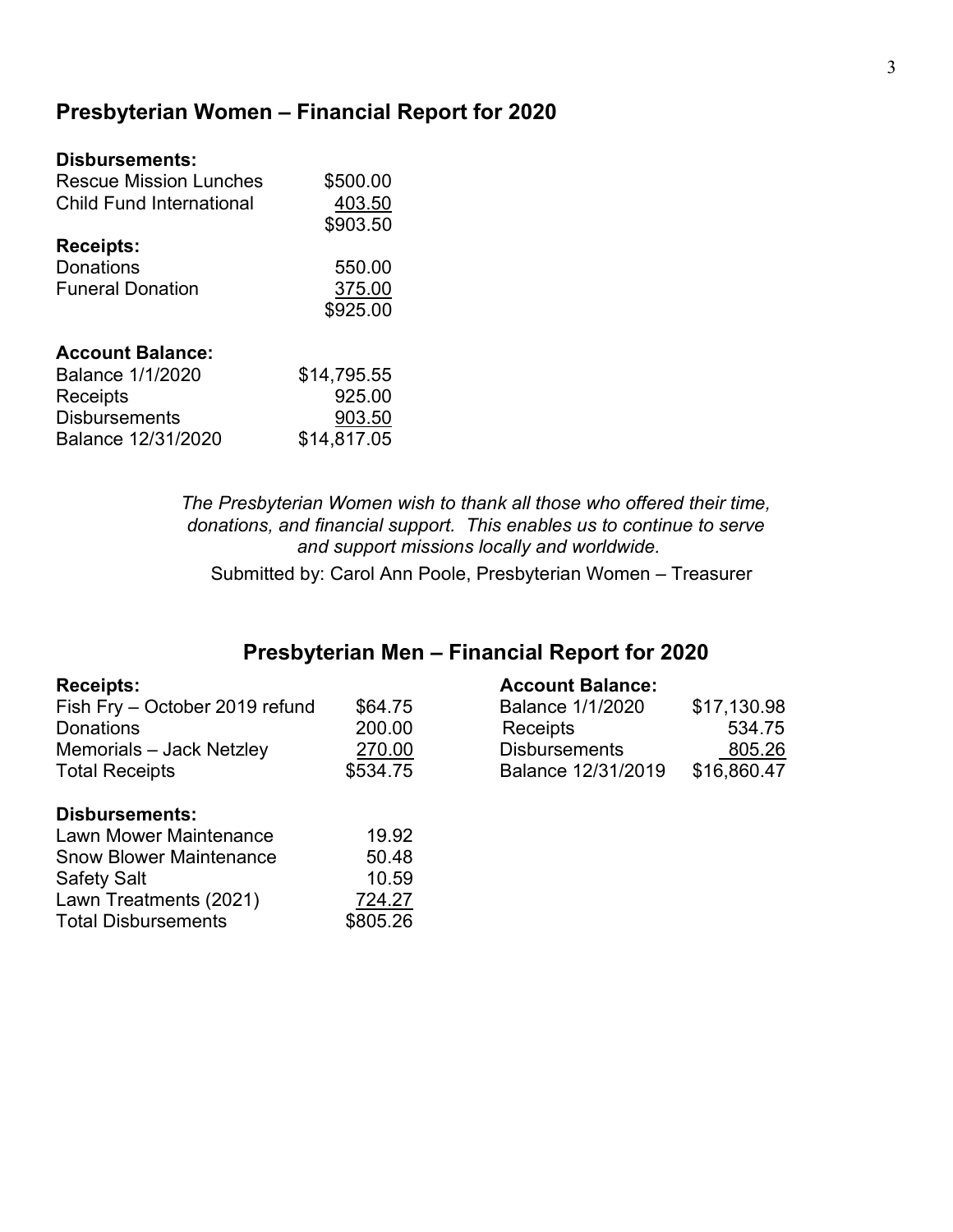# Mission Support – 2020

Below is a list of Missions that our Congregation supported in 2020 in addition to the General Assembly/ Synod/ Presbytery Mission

| East Side Soup Kitchen               | \$750.00 | Mid Michigan Flood Relief<br>1000.00                                    |
|--------------------------------------|----------|-------------------------------------------------------------------------|
| <b>Hidden Harvest</b>                | 750.00   | \$8,100.00                                                              |
| <b>McGilvary Seminary (Thailand)</b> | 500.00   |                                                                         |
| Near East School of Theology         | 500.00   | Angel Tree Gifts (54 gifts)                                             |
| (Lebanon)                            |          | Rescue Mission Hope & Care Totes (34)                                   |
| Old Town Soup Kitchen                | 750.00   | <b>Arthur Eddy School - Supplies</b>                                    |
| <b>Saginaw City Rescue Mission</b>   | 750.00   | Brethren School - \$385 Meijer & Amazon Gift                            |
| <b>Mustard Seed Ministry</b>         | 500.00   | Cards                                                                   |
| <b>Underground Railroad</b>          | 200.00   | Send Santa to the Troops - Christmas                                    |
| Rev. Michael & Rachel Ludwig         | 500.00   | Stockings (37 stockings)                                                |
| (Mission workers in Niger)           |          | <b>Harvest Sunday Food Drive</b>                                        |
| Rev. Cathy Chang & Juan Lopez        | 500.00   | F.I.S.H., First Presbyterian Church Food                                |
| (Mission workers in the Philippines) |          | Pantry                                                                  |
| <b>Forgotten Man Ministry Bibles</b> | 550.00   | Old Town Christian Outreach - Baby                                      |
| <b>Community Village</b>             | 200.00   | Pantry                                                                  |
| <b>First Presbyterian Church</b>     | 1000.00  | <b>SERRV Fair Trade Merchandise</b>                                     |
| <b>Food Pantry</b>                   |          | Hand Sewn Items for Local Shelters                                      |
| 1% Veterans Food Pantry              | 200.00   |                                                                         |
|                                      |          | Thank you for all your hard work and support of these mission projects. |
|                                      |          |                                                                         |

# Special Offerings Received in 2020

| Peace & Global Witness         | \$180.00   |
|--------------------------------|------------|
| <b>Pentecost Offering</b>      | 235.00     |
| Christmas Joy Offering         | 325.00     |
| One Great Hour of Sharing      | 465.00     |
| <b>Total Special Offerings</b> | \$1,205.00 |

# The Endowment Fund of Second Presbyterian Church

The purpose of the Endowment Fund is to provide members of our congregation with an opportunity to extend their stewardship beyond a lifetime and to ensure that the mission of the church will faithfully be advanced in the generations ahead. Donations are made as special bequests or from a will. As of December 31, 2020 the Endowment Fund balance is \$82,968.95.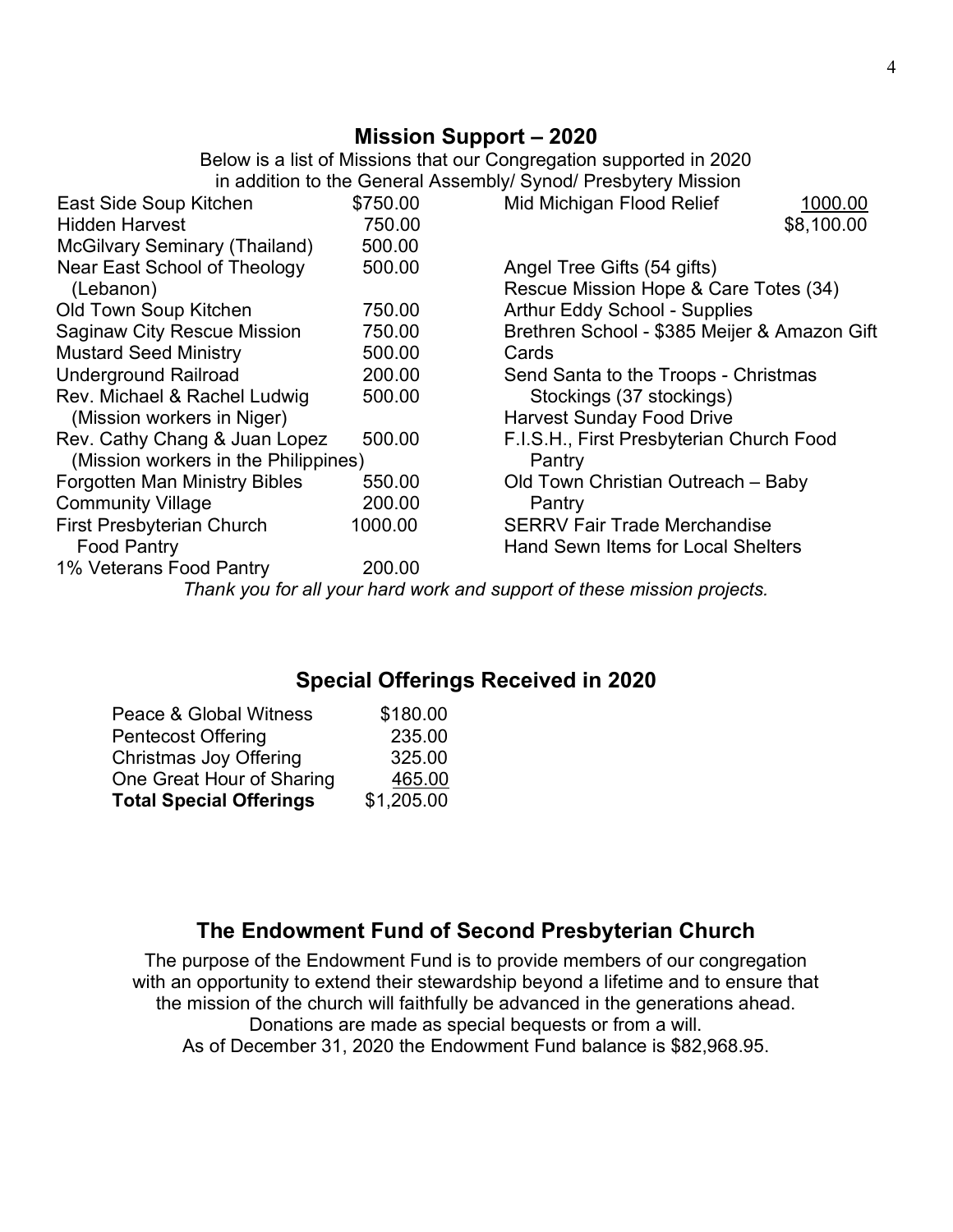| Page: 1 |  |
|---------|--|
|---------|--|

| <b>Current Year</b> | <b>Previous Year</b> |
|---------------------|----------------------|
|                     |                      |
|                     |                      |
| \$197.345.06        | \$85,154.29          |
|                     |                      |
| 190.311.37          | 190,564.32           |
| 107,488.81          | 94,488.42            |
| 20,000.00           | 20,000.00            |
| (22, 215.82)        | (14, 534.94)         |
| 295,584.36          | 290,517.80           |
| 492,929.42          | 375.672.09           |
| \$492.929.42        | \$375,672.09         |
|                     |                      |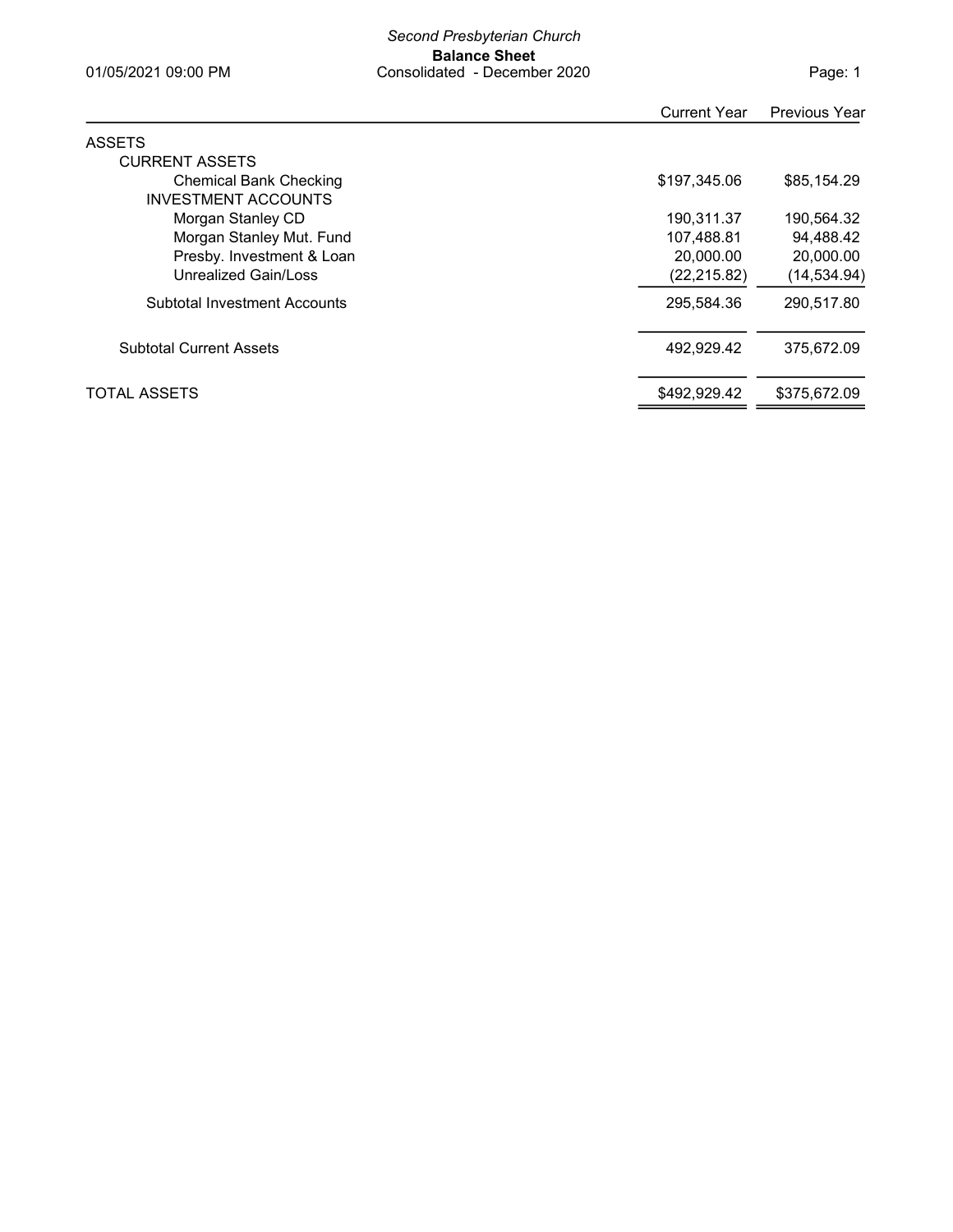State Taxes payable **\$841.02** \$998.56

CURRENT LIABILITIES

LIABILITIES

| <b>ATT Payable</b><br>Pre-paid Pledges  | 260.46<br>7,270.00 | 0.00<br>60.00 |
|-----------------------------------------|--------------------|---------------|
| <b>JRN Purse</b>                        | 0.00               | 20.00         |
| <b>Subtotal Current Liabilities</b>     | 8,371.48           | 1,078.56      |
| <b>FINANCE COMMITTEE</b>                |                    |               |
| <b>GIFTS AND MEMORIALS</b>              |                    |               |
| <b>Memorial Fund</b>                    | 35,494.42          | 39,355.16     |
| Gifts & Bequests                        | 149,415.67         | 139,415.67    |
| <b>Subtotal Gifts And Memorials</b>     | 184,910.09         | 178,770.83    |
| <b>BUILDING AND GROUNDS</b>             |                    |               |
| Contingency                             | 37,708.65          | 38,389.08     |
| <b>Building Maintenance Fund</b>        | 31,063.31          | 19,143.64     |
| <b>BUILDING MISCELLANEOUS</b>           |                    |               |
| Road Sign Upgrade                       | 3,987.91           | 3,987.91      |
| <b>Snow Removal Accrual</b>             | 213.49             | 1,218.49      |
| <b>Facilities Rental</b>                | 1,232.50           | 0.00          |
| Petty Cash                              | 54.13              | 54.13         |
| <b>Subtotal Building Miscellaneous</b>  | 5,488.03           | 5,260.53      |
| <b>Subtotal Building And Grounds</b>    | 74,259.99          | 62,793.25     |
| <b>MEMBER ACTIVITIES</b>                |                    |               |
| Presbyterian Men                        | 16,860.47          | 9,841.17      |
| Spring Fish Fry                         | 0.00               | 3,546.36      |
| Fall Fish Fry                           | 0.00               | 3,743.45      |
| Subtotal Presbyterian Men               | 16,860.47          | 17,130.98     |
| Presbyterian Women                      | 14,817.05          | 14,795.55     |
| Bazaar                                  | 6,871.50           | 6,901.50      |
| Subtotal Presbyterian Women             | 21,688.55          | 21,697.05     |
| OTHER MEMBER ACTIVITIES                 |                    |               |
| <b>Great Lakes Scrip</b>                | (116.52)           | (1,037.52)    |
| <b>Kroger Rewards</b>                   | 226.88             | 0.00          |
| Deacon's Fund                           | 1,210.88           | 1,210.88      |
| Young at Hearts                         | 111.43             | 111.43        |
| <b>Ruling Elder Training</b>            | 1,000.00           | 1,000.00      |
| Funds to be allocated                   | 73,175.47          | 2,290.56      |
| <b>Subtotal Other Member Activities</b> | 75,608.14          | 3,575.35      |
| <b>Subtotal Member Activities</b>       | 114, 157. 16       | 42,403.38     |
| <b>Subtotal Finance Committee</b>       | 373,327.24         | 283,967.46    |

Current Year Previous Year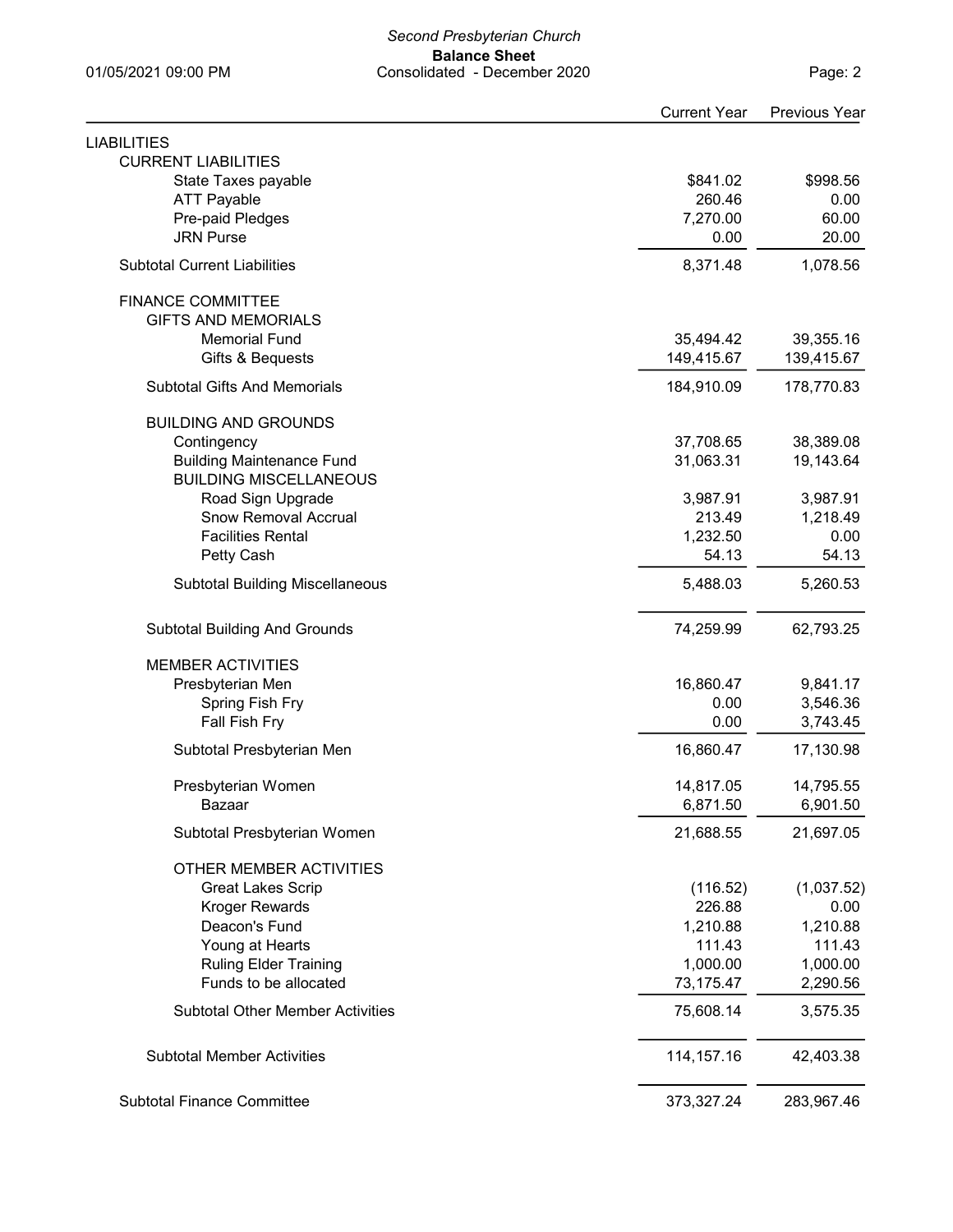#### Second Presbyterian Church Balance Sheet 01/05/2021 09:00 PM Consolidated - December 2020

Page: 3

|                                          | <b>Current Year</b> | <b>Previous Year</b> |
|------------------------------------------|---------------------|----------------------|
| <b>WORSHIP &amp; MUSIC COMMITTEE</b>     |                     |                      |
| <b>Matching Music Fund</b>               | 17,668.82           | 17,668.82            |
| <b>Memorial Music Program</b>            | 6,783.92            | 6,783.92             |
| Organ Fund                               | 615.00              | 615.00               |
| Jane Irwin Memorial Fund                 | 14,146.78           | 13,478.31            |
| Sag. Area Concert Band                   | 281.10              | 631.10               |
| Fellowship Hour                          | 35.04               | 254.66               |
| <b>Flower Fund</b>                       | (41.90)             | 339.33               |
| Subtotal Worship & Music Committee       | 39,488.76           | 39,771.14            |
| CHRISTIAN ED. COMMITTEE                  |                     |                      |
| SCHOLARSHIPS (RESTRICTED)                |                     |                      |
| Muriel Lakey Scholarship                 | 728.81              | 569.65               |
| Mary Geiersbach Scholarsh                | 815.31              | 1,268.47             |
| Presbyterian Scholarship                 | 1,152.00            | 1,152.00             |
|                                          |                     |                      |
| Subtotal Scholarships (restricted)       | 2,696.12            | 2,990.12             |
| Youth Fellowship                         | 8,447.49            | 7,137.82             |
| Vacation Bible School                    | 518.20              | 518.20               |
| Subtotal Christian Ed. Committee         | 11,661.81           | 10,646.14            |
| <b>MISSION COMMITTEE</b>                 |                     |                      |
| <b>GENERAL MISSIONS</b>                  |                     |                      |
| <b>Mission Contributions</b>             | 4,543.35            | 5,010.00             |
| First Pres. Food Pantry                  | 40.00               | 90.00                |
| <b>Rescue Mission Lunches</b>            | 667.31              | 986.52               |
| <b>Busy Hands and Hearts</b>             | 579.43              | 579.43               |
| <b>Audio Bibles</b>                      | 0.00                | 888.84               |
| <b>Subtotal General Missions</b>         | 5,830.09            | 7,554.79             |
|                                          |                     |                      |
| <b>SERRV</b>                             | 10,120.03           | 12,111.45            |
| <b>SERRV - Missions</b>                  | 747.67              | 1,907.67             |
| SPEC. OFFR. PASSTHROUGH                  | 525.00              | 1,325.00             |
| <b>Subtotal Mission Committee</b>        | 17,222.79           | 22,898.91            |
| <b>TOTAL LIABILITIES</b>                 | 450,072.08          | 358,362.21           |
|                                          |                     |                      |
| <b>NET ASSETS</b><br><b>UNRESTRICTED</b> |                     |                      |
| <b>Unrestricted Net Assets</b>           |                     |                      |
|                                          | \$42,857.34         | \$17,309.88          |
| <b>TOTAL FUND BALANCE</b>                | 42,857.34           | 17,309.88            |
| TOTAL LIABILITIES AND FUND BALANCE       | \$492,929.42        | \$375,672.09         |
|                                          |                     |                      |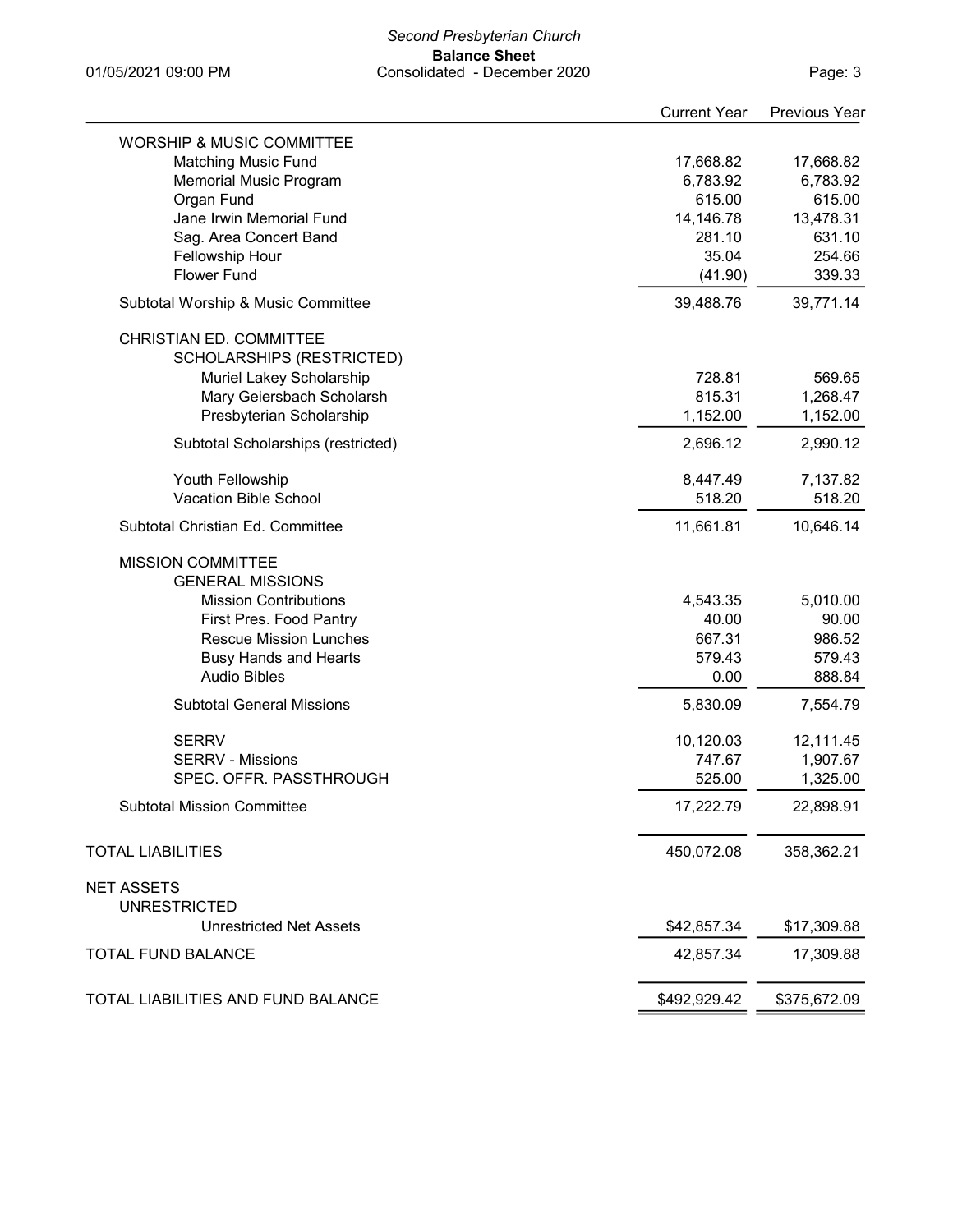#### **2021 Budget with Comparisons**

Second Presbyterian Church

|                                   | 2019 Historical Data |             |                   |             | 2020 Budget vs. Acutal | 2021 Budget       |             |              |
|-----------------------------------|----------------------|-------------|-------------------|-------------|------------------------|-------------------|-------------|--------------|
| *INCOME*                          | 2019 Budget          | 2019 Actual | <b>Difference</b> | 2020 Budget | 2020 Actual            | <b>Difference</b> | 2021 Budget | 2020 VS 2021 |
| Envelopes pledged                 | 215,405.69           | 210,974.87  | (4,430.82)        | 179,556.00  | 198,150.00             | 18,594.00         | 152,499.22  | (27,056.78)  |
| Envelopes unpledged               | 41,478.99            | 43,481.69   | 2,002.70          | 43,885.46   | 42,915.00              | (970.46)          | 45,906.33   | 2,020.87     |
| Loose                             | 10,452.23            | 6,067.00    | (4, 385.23)       | 9,020.95    | 3,352.05               | (5,668.90)        | 7,064.42    | (1,956.53)   |
| Per Capita                        | 4,892.17             | 4,251.84    | (640.33)          | 4,738.92    | 3,654.77               | (1,084.15)        | 4,542.97    | (195.95)     |
| <b>Regular Income Total</b>       | 272,229.08           | 264,775.40  | (7, 453.68)       | 237,201.33  | 248,071.82             | 10,870.49         | 210,012.95  | (27, 188.38) |
| Interest Income - ckg             | 0.00                 | 15.70       | 15.70             | 0.00        | 14.05                  | 14.05             | 11.82       | 11.82        |
| Interest Income - savings         | 0.00                 | 3,850.67    | 3,850.67          | 0.00        | 2,336.00               | 2,336.00          | 1,420.79    | ,420.79      |
| Dividend Income                   | 0.00                 | 2,890.28    | 2,890.28          | 0.00        | 3,029.13               | 3,029.13          | 2,058.24    | 2,058.24     |
| <b>Fuel Contributions</b>         | 0.00                 | 520.00      | 520.00            | 0.00        | 200.00                 | 200.00            | 356.67      | 356.67       |
| <b>Snow Removal Contributions</b> | 0.00                 | .500.00     | 500.00 ا          | 0.00        | ,100.00                | 1,100.00          | 971.50      | 971.50       |
| Other Income                      | 0.00                 | 12,916.14   | 12,916.14         | 0.00        | 5,027.95               | 5,027.95          | 0.00        | 0.00         |
| <b>Other Income Total</b>         | 0.00                 | 21,692.79   | 21,692.79         | 0.00        | 11,707.13              | 11,707.13         | 4,819.02    | 4,819.02     |
| <b>TOTAL INCOME</b>               | 272,229.08           | 286,468.19  | 14,239.11         | 237,201.33  | 259,778.95             | 22,577.62         | 214,831.97  | (22, 369.36) |

| *EXPENSES*             | 2019 Budget | 2019 Actual | <b>Difference</b> | 2020 Budget | 2020 Actual | <b>Difference</b> | 2021 Budget | 2020 VS 2021 |
|------------------------|-------------|-------------|-------------------|-------------|-------------|-------------------|-------------|--------------|
| Personnel              |             |             |                   |             |             |                   |             |              |
| SP Salary              | 55,782.39   | 55,782.39   | $0.00\,$          | 56,631.78   | 38,045.76   | (18, 586.02)      | 57,131.00   | 499.22       |
| SP Housing             | 15,000.00   | 15,000.00   | $0.00\,$          | 15,000.00   | 9,708.38    | (5,291.62)        | 14,500.00   | (500.00)     |
| SP Pension/Health Ins. | 28,192.98   | 28,193.04   | 0.06              | 28,531.30   | 14,500.49   | (14,030.81)       | 20,200.44   | (8,330.86)   |
| SP Car Allowance       | ,500.00     | 691.60      | (808.40)          | 1,500.00    | 76.02       | (1,423.98)        | 1,500.00    | 0.00         |
| SP Study Leave         | ,500.00     | 0.00        | (1,500.00)        | 1,500.00    | 0.00        | (1,500.00)        | 1,500.00    | 0.00         |
| <b>SP Professional</b> | 700.00      | 159.44      | (540.56)          | 700.00      | 363.89      | (336.11           | 700.00      | 0.00         |
| SP SECA                | 10,829.71   | 10,829.71   | 0.00              | 10,959.66   | 4,109.78    | (6,849.88)        | 5,479.77    | (5,479.89)   |
| SP Phone Reimbursement |             |             |                   | 0.00        | 318.45      | 318.45            | 600.00      | 600.00       |
| CE Salary              | 25,131.28   | 25,131.28   | 0.00              | 26,429.18   | 24,107.88   | (2,321.30)        | 26,426.40   | (2.78)       |
| <b>MM Salary</b>       | 37,124.68   | 37,324.56   | 199.88            | 38,494.51   | 34,376.06   | (4, 118.45)       | 33,400.00   | (5,094.51)   |
| <b>YD Salary</b>       | 5,320.13    | 4,966.04    | (354.09)          | 5,158.84    | 1,630.84    | (3,528.00)        | 5,157.95    | (0.89)       |
| Office Staff           | 19,150.56   | 17,578.08   | (1,572.48)        | 18,042.84   | 17,169.28   | (873.56)          | 17,935.77   | (107.07)     |
| Custodian              | 12,064.85   | 10,393.96   | .1,670.89)        | 10,797.22   | 11,590.52   | 793.30            | 13,811.91   | 3,014.69     |
| Childcare              | 754.05      | 595.75      | (158.30)          | 607.95      | 194.31      | (413.64)          | 607.95      | 0.00         |
| Live-Stream Operator   |             |             |                   |             |             |                   | 3,900.00    | 3,900.00     |
| Payroll Taxes          | 7,615.23    | 7,327.91    | (287.32)          | 7,614.09    | 6,813.80    | (800.29)          | 7,446.51    | (167.58)     |
| <b>Personnel Total</b> | 220,665.86  | 213,973.76  | (6,692.10)        | 221,967.36  | 163,005.46  | (58,961.90)       | 210,297.70  | (11,669.66)  |

| <b>Administration</b>           |          |          |          |          |           |          |          |            |
|---------------------------------|----------|----------|----------|----------|-----------|----------|----------|------------|
| <b>Office Supplies</b>          | 3,000.00 | 3,360.24 | 360.24   | 3,000.00 | 4,244.33  | .244.33  | 1,000.00 | (2,000.00) |
| <b>Bank Fees</b>                |          |          |          |          |           |          | 700.00   | 700.00     |
| Postage                         |          |          |          |          |           |          | 1,000.00 | 1,000.00   |
| <b>Finance Committee</b>        |          |          |          |          |           |          | 1,000.00 | 1,000.00   |
| <b>Electronic Subscriptions</b> |          |          |          |          |           |          | 300.00   | 300.00     |
| <b>Employee Goodwill</b>        | 300.00   | 325.00   | 25.00    | 300.00   | 250.00    | (50.00)  | 300.00   | 0.00       |
| Insurance                       | 9,000.00 | 8,267.75 | (732.25) | 9,000.00 | 10.240.75 | ,240.75  | 9,000.00 | 0.00       |
| Audit/Finance                   | 2,000.00 | 2,525.00 | 525.00   | 2,500.00 | 2,250.00  | (250.00) | 2,500.00 | 0.00       |
| <b>Staff Training</b>           | 100.00   | 0.00     | (100.00) | 100.00   | 0.00      | (100.00) | 100.00   | 0.00       |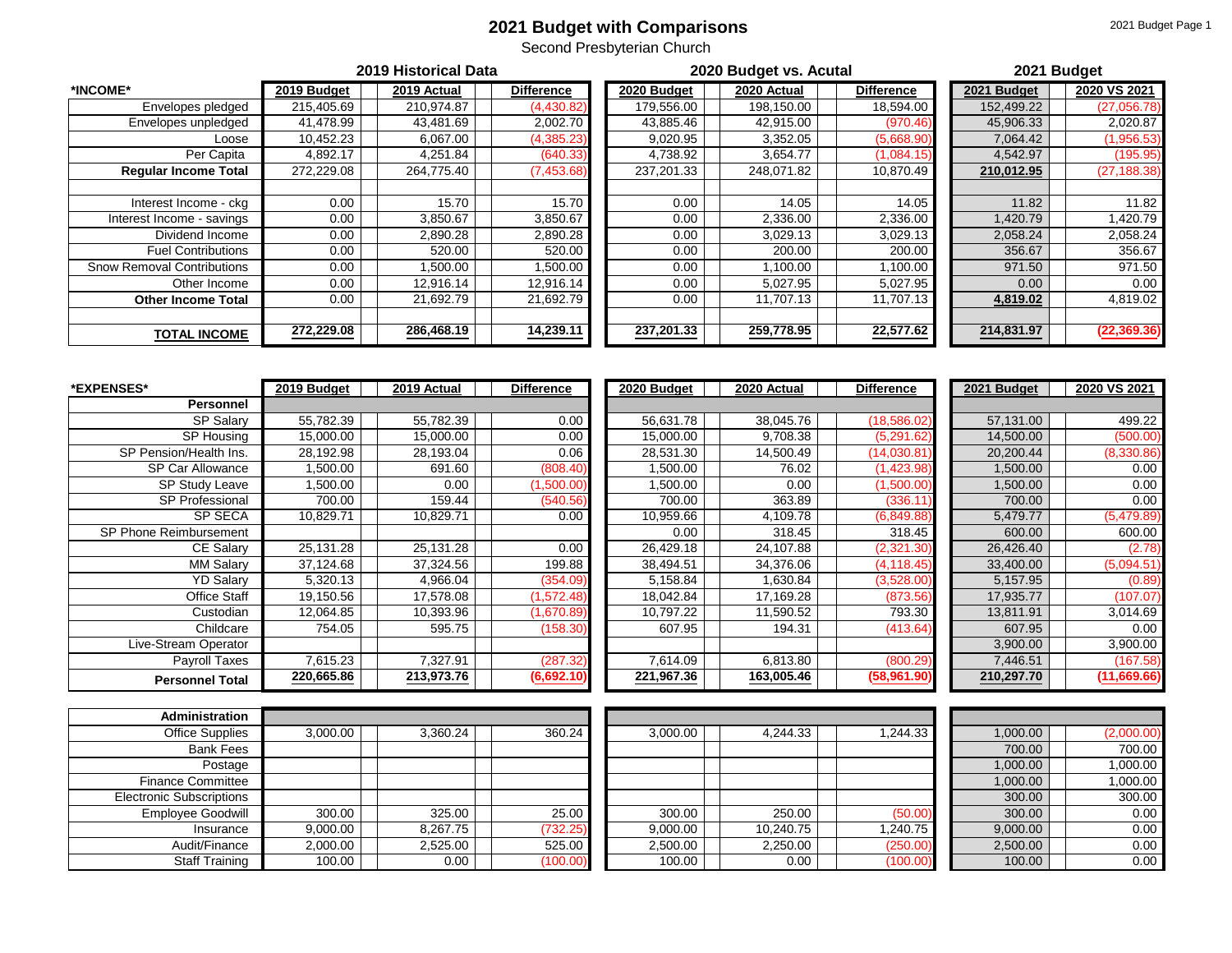#### **2021 Budget with Comparisons**

| *EXPENSES*                               | 2019 Budget | 2019 Actual          | <b>Difference</b> | 2020 Budget  | 2020 Actual        | <b>Difference</b> | 2021 Budget          | 2020 VS 2021 |
|------------------------------------------|-------------|----------------------|-------------------|--------------|--------------------|-------------------|----------------------|--------------|
| Recruitment                              |             |                      |                   |              | 249.40             | 249.40            | 0.00                 | 0.00         |
| Phone & Internet                         | 1,800.00    | 2,903.54             | 1,103.54          | 2,800.00     | 3,284.88           | 484.88            | 3,960.00             | 1,160.00     |
| Copier Lease                             | 6,500.00    | 4,539.49             | (1,960.51)        | 5,500.00     | 4,314.54           | (1, 185.46)       | 5,500.00             | 0.00         |
| Electricity & Gas                        | 18,500.00   | 17,744.64            | (755.36           | 18,500.00    | 15,965.38          | (2,534.62)        | 18,500.00            | 0.00         |
| Water & Sewer                            | 200.00      | 390.36               | 190.36            | 200.00       | 191.94             | (8.06)            | 200.00               | 0.00         |
| <b>Street Light Assessment</b>           | 600.00      | 651.81               | 51.81             | 600.00       | 715.65             | 115.65            | 600.00               | 0.00         |
| Alarm                                    | 600.00      | 239.40               | (360.60)          | 600.00       | 239.40             | (360.60)          | 600.00               | 0.00         |
| Janitoral/Kitchen/Garbage                | 2,500.00    | 1,416.28             | (1,083.72)        | 2,500.00     | 1,192.25           | (1, 307.75)       | 2,500.00             | 0.00         |
| <b>Building Repair/Maintenance</b>       | 5,000.00    | 5,270.98             | 270.98            | 5,400.00     | 3,566.33           | (1,833.67)        | 5,400.00             | 0.00         |
| <b>Equipment Repairs</b>                 | 400.00      | 0.00                 | (400.00)          | 0.00         | 0.00               | 0.00              | 0.00                 | 0.00         |
| Snow Removal                             | 1,100.00    | 2,510.00             | 1,410.00          | 1,100.00     | 1,115.00           | 15.00             | 1,100.00             | 0.00         |
| Per Capita                               | 7,048.65    | 7.048.65             | 0.00              | 8,294.00     | 8,294.00           | 0.00              | 8,311.64             | 17.64        |
| <b>Administration Total</b>              | 58,648.65   | 57,193.14            | (1,455.51)        | 60,394.00    | 56,113.85          | (4, 280.15)       | 62,571.64            | 2,177.64     |
|                                          |             |                      |                   |              |                    |                   |                      |              |
| <b>Missions</b>                          |             |                      |                   |              |                    |                   |                      |              |
| Gen. Assem./Presby./Synod                | 4,000.00    | 4,000.00             | 0.00              | 4,000.00     | 4,000.00           | 0.00              | 4,000.00             | 0.00         |
| Gen. Mission Designated                  | 5,000.00    | 5,000.00             | 0.00              | 5,000.00     | 5,000.00           | 0.00              | 5,000.00             | 0.00         |
| <b>Missions Total</b>                    | 9,000.00    | 9,000.00             | 0.00              | 9,000.00     | 9,000.00           | 0.00              | 9,000.00             | 0.00         |
|                                          |             |                      |                   |              |                    |                   |                      |              |
|                                          |             |                      |                   |              |                    |                   |                      |              |
| <b>Christian Education</b><br>Curriculum | 500.00      | 0.00                 |                   | 500.00       | 401.02             |                   | 500.00               | 0.00         |
|                                          |             |                      | (500.00)          |              |                    | (98.98)           |                      |              |
| C.E. Supplies                            | 500.00      | 229.21               | (270.79           | 500.00       | 37.80              | (462.20           | 500.00               | 0.00<br>0.00 |
| Vacation Bible School                    | 1,000.00    | 986.43               | (13.57)           | 1,000.00     | 209.52             | (790.48           | 1,000.00             |              |
| <b>Confirmation Class</b>                | 250.00      | 340.60               | 90.60             | 250.00       | 0.00               | (250.00)          | 250.00               | 0.00         |
| Youth Fellowship                         | 600.00      | 202.91               | (397.09)          | 600.00       | 97.34              | (502.66)          | 600.00               | 0.00         |
| Youth Mission Trip                       | 2,100.00    | 2,297.15<br>4,056.30 | 197.15            | 2,100.00     | 500.00<br>1,245.68 | (1,600.00)        | 2,100.00<br>4,950.00 | 0.00<br>0.00 |
| <b>Christian Education Total</b>         | 4,950.00    |                      | (893.70)          | 4,950.00     |                    | (3,704.32)        |                      |              |
|                                          |             |                      |                   |              |                    |                   |                      |              |
| <b>Worship &amp; Music</b>               |             |                      |                   |              |                    |                   |                      |              |
| Music                                    | 1,300.00    | 400.32               | (899.68           | 1,300.00     | 92.91              | (1,207.09)        | 1,300.00             | 0.00         |
| Instrument Repair                        | 600.00      | 544.04               | (55.96)           | 600.00       | 380.00             | (220.00)          | 600.00               | 0.00         |
| Copyright Licensing                      | 250.00      | 336.00               | 86.00             | 250.00       | 960.00             | 710.00            | 1,000.00             | 750.00       |
| <b>Special Music</b>                     | 200.00      | 0.00                 | (200.00)          | 200.00       | 0.00               | (200.00)          | 200.00               | 0.00         |
| Devotional Books & Tracts                | 250.00      | 268.50               | 18.50             | 250.00       | 268.50             | 18.50             | 250.00               | 0.00         |
| Drama                                    | 100.00      | 0.00                 | (100.00)          | 100.00       | 24.37              | (75.63)           | 100.00               | 0.00         |
| Worship Enhancement                      | 100.00      | 0.00                 | (100.00)          | 100.00       | 75.35              | (24.65)           | 100.00               | 0.00         |
| Worship Supplies/Communion               | 500.00      | 290.09               | (209.91)          | 500.00       | 706.07             | 206.07            | 500.00               | 0.00         |
| <b>Contractural Music Services</b>       | 3,000.00    | 3,930.00             | 930.00            | 3,000.00     | 1,100.00           | (1,900.00)        | 3,000.00             | 0.00         |
| Pulpit Supply                            | 1,000.00    | 200.00               | (800.00)          | 1,000.00     | 1,259.30           | 259.30            | 1,000.00             | 0.00         |
| <b>Worship &amp; Music Total</b>         | 7,300.00    | 5,968.95             | (1, 331.05)       | 7,300.00     | 4,866.50           | (2, 433.50)       | 8,050.00             | 750.00       |
|                                          |             |                      |                   |              |                    |                   |                      |              |
| <b>TOTAL EXPENSES</b>                    | 300,564.51  | 290,192.15           | (10,372.36        | 303,611.36   | 234,231.49         | (69, 379.87)      | 294,869.34           | (8,742.02)   |
|                                          |             |                      |                   |              |                    |                   |                      |              |
|                                          |             |                      |                   |              |                    |                   |                      |              |
| <b>TOTAL INCOME</b>                      | 272,229.08  | 286,468.19           | 14,239.11         | 237,201.33   | 259,778.95         | 22,577.62         | 214,831.97           | (22,369.36)  |
|                                          |             |                      |                   |              |                    |                   |                      |              |
| <b>BUDGET BALANCE</b>                    | (28,335.43) | (3,723.96)           | 24,611.47         | (66, 410.03) | 25,547.46          | 91,957.49         | (80, 037.37)         | (13, 627.33) |
|                                          |             |                      |                   |              |                    |                   |                      |              |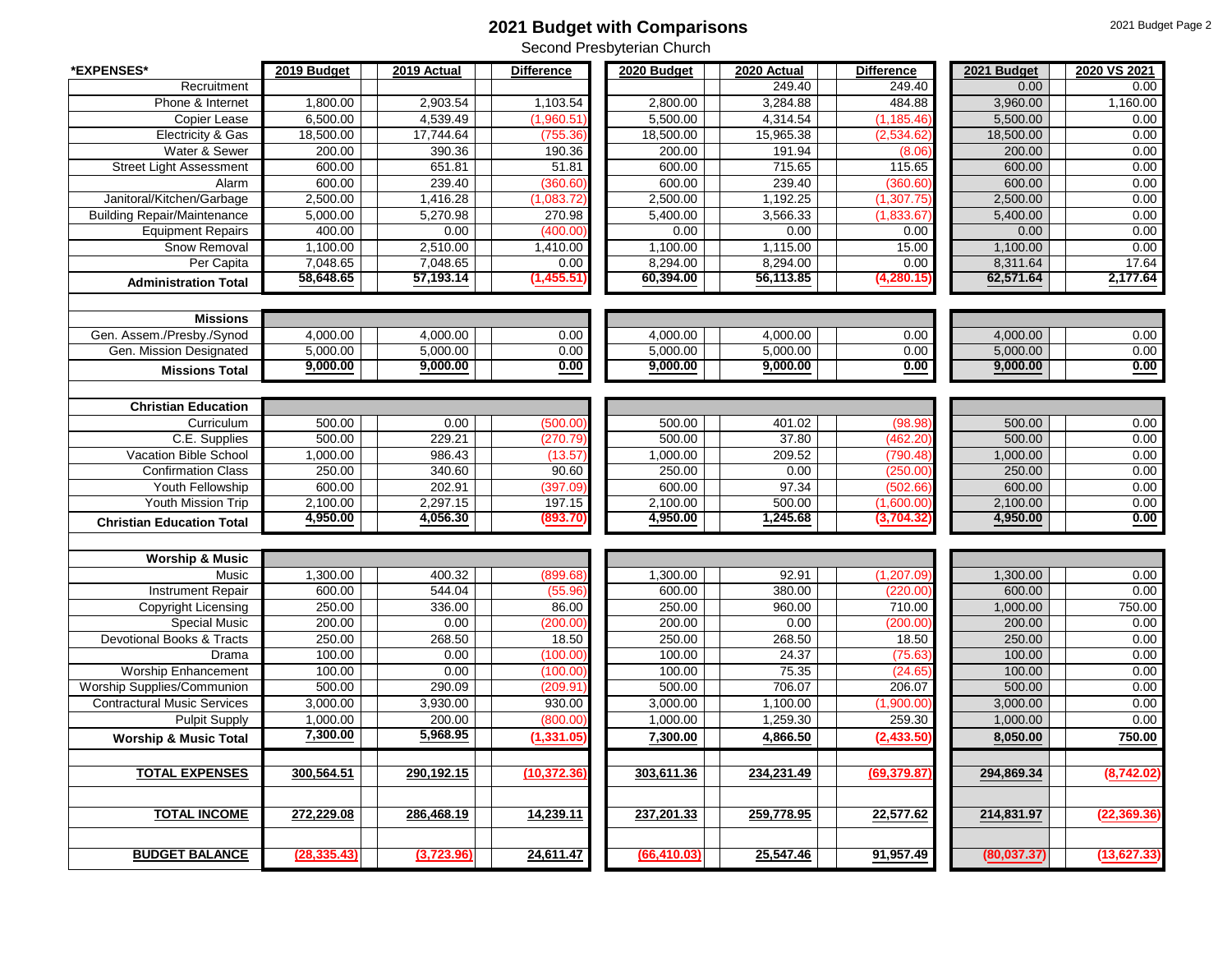#### A**NNUAL MEETING of the CONGREGATION and the CORPORATION of SECOND PRESBYTERIAN CHURCH of SAGINAW, MICHIGAN JANUARY 19, 2020**

 The **Annual Meeting of the Congregation** of Second Presbyterian Church was held January 19, 2020, at 10:29 a.m., in the church sanctuary. Moderator James R. Neumann called the meeting to order with prayer.

The Moderator and Secretary, JoAnn Hunt, determined that a quorum was present.

The 2019 Annual Report was presented. Minutes of the 2019 Congregational Meetings were included.

**Motion prevailed** to elect the following as the Nominating Committee for 2020:

 From the Session Adam Engel, Chair Kristin Fowler From the Congregation A.J. Makrianis Carol Poole Scott Rousseau DJ Sova Sue Shepherd A unanimous ballot was cast.

Jim Neumann thanked the 2019 Nominating Committee for its work.

**Motion prevailed** to nominate and elect Heather Rousseau to serve on Session.

Rick Humphreys, Treasurer and the Finance Committee reviewed the financial reports and 2020 budget.

**Motion prevailed** to approve the following changes in the Terms of Call for 2020 for the Pastor:

 Salary \$56,631.78 Housing \$15,000.00 Plus Benefits

Presented by Linda Kennan (from the Presbytery's Commission on Ministry) and Rick Humphreys, a request was made to the Presbytery of Lake Huron that the pastoral relationship with James R. Neumann, effective January 31, 2020, per the terms of the Covenant of Closure approved by the Session and Rev. Neumann be dissolved. **Motion prevailed** to approve the request.

Linda detailed the steps that will be taken in the future. She concluded with prayer.

The Congregational Meeting was recessed.

Brian McNalley, President, called the Meeting of the Corporation to order. Brian explained the purpose of the Corporation. There was no business to discuss.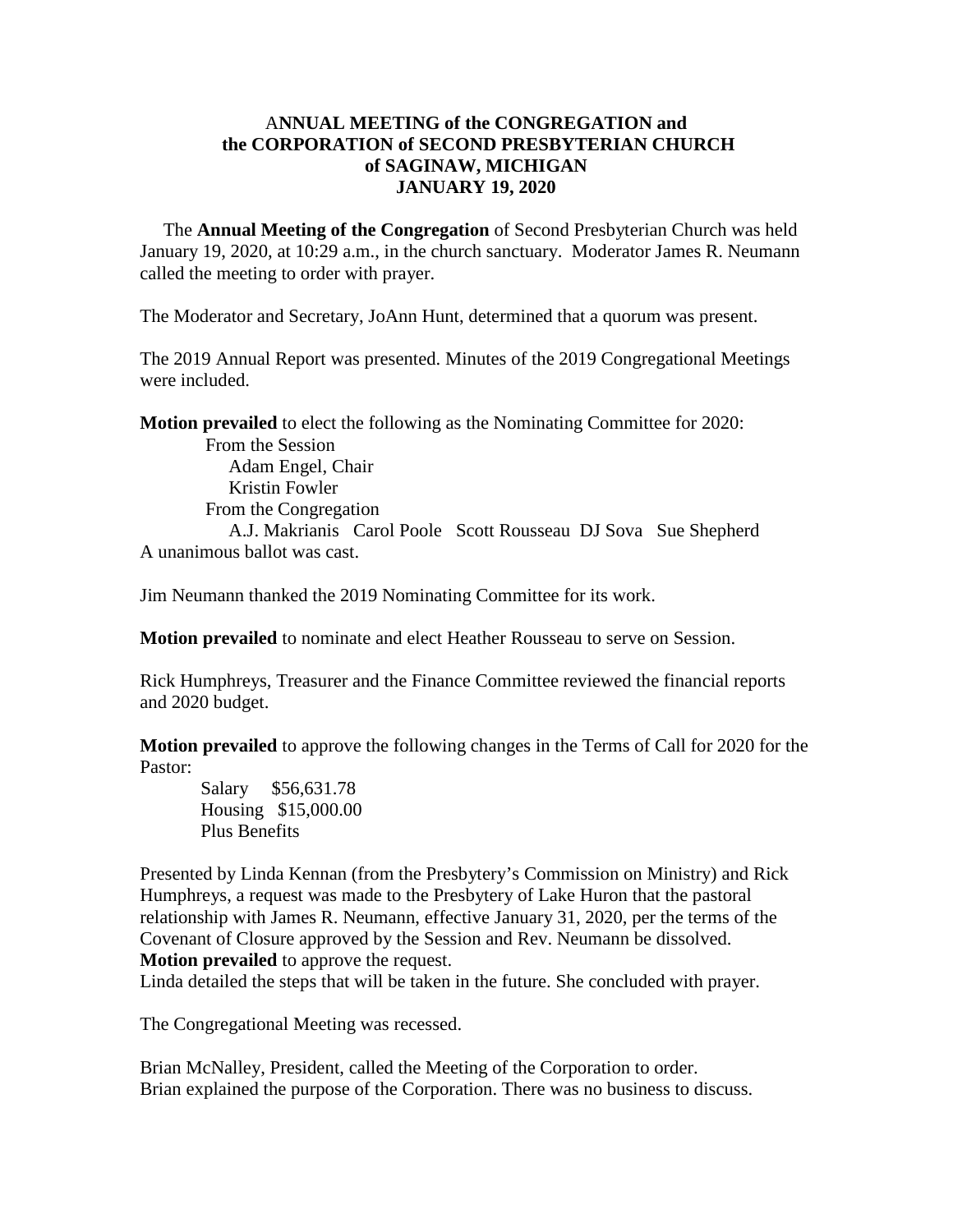**Motion prevailed** to adjourn the Meeting of the Corporation and the Congregational Meeting was reconvened.

Other Business

- **Motion prevailed** to authorize the Session to approve the minutes of this meeting.
- A transition team has been formed has been formed to operate between Jim's leaving and the interim pastor's coming. Members include Sonia Hoeppner, Adam Engel, and Genie Herter.

**Motion prevailed** to adjourn the Annual Meeting at 10:59 a.m. Rev. Neumann closed the meeting with prayer.

Approved January 28, 2020 JoAnn M. Hunt

Secretary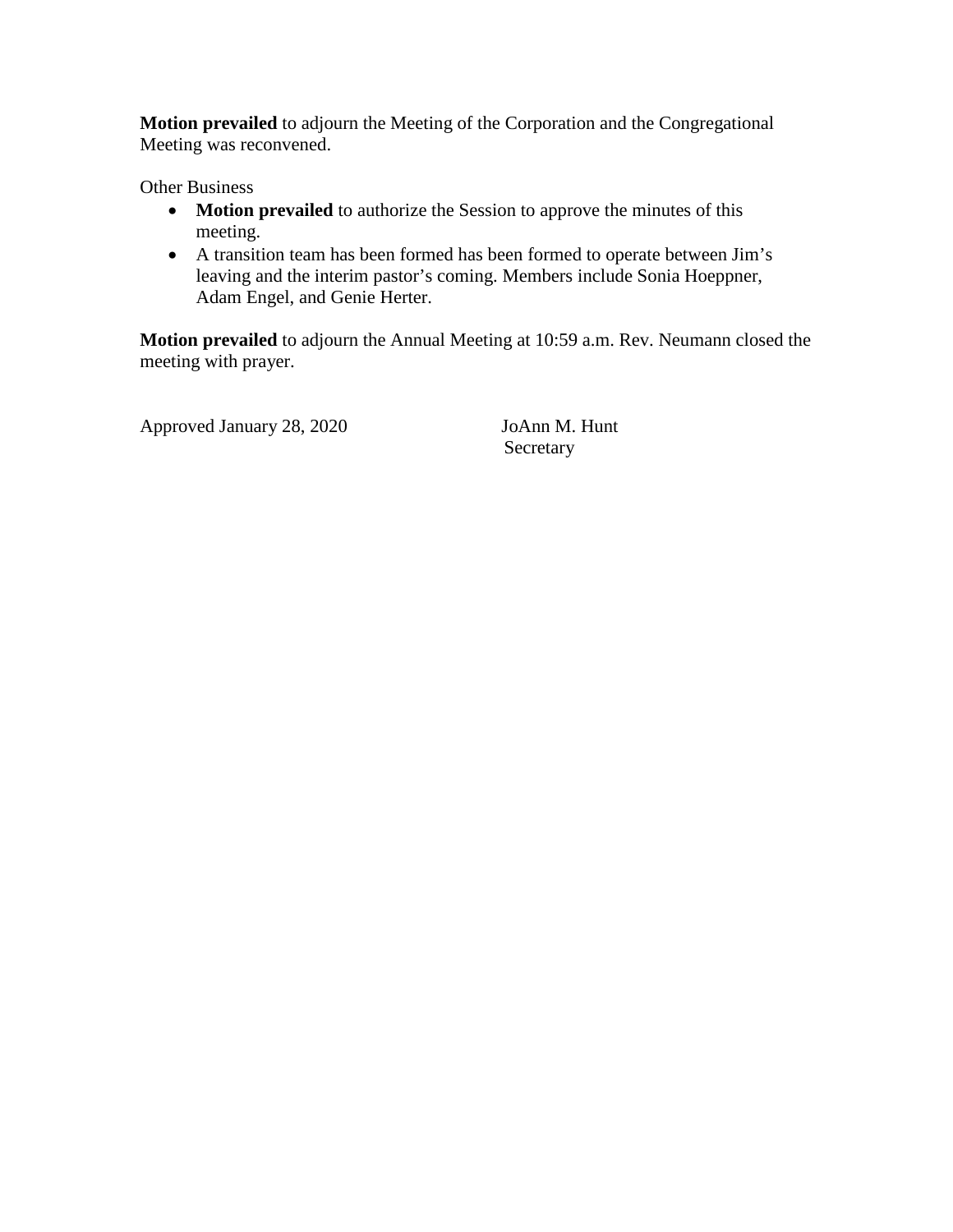#### **SPECIAL CONGREGATIONAL MEETING November 22, 2020**

 A special meeting of the Congregation of Second Presbyterian Church was held on November 22, 2020, at 10:38 am, in the Church Sanctuary. The purpose of the meeting was to nominate and elect Elders for the Class of 2021 and 2023.

Moderator Pastor Philomena Ofori-Nipaah called the meeting to order with prayer.

The Secretary for the congregational meeting is the Clerk of Session, JoAnn Hunt.

The Moderator determined that a quorum was present.

**Motion prevailed** to cast a unanimous ballot to elect the following to the Session.

 Class of 2021: Larry Long Class of 2023: Administration – Kristi Millar Finance/Budget – Karen Kalina Stewardship/Mission – Rebecca LaLonde Returning Elders for Class of 2023: Christian Education – Natalie Martinez Worship and Music – Kim Byron (Kim later declined to serve as elder)

**Motion prevailed** to adjourn at 10:40 a.m. Pastor Philomena Ofori-Nipaah closed the meeting with prayer.

Approved on December 8, 2020 JoAnn M. Hunt

**Secretary** 

 Pastor Philomena Ofori-Nipaah Moderator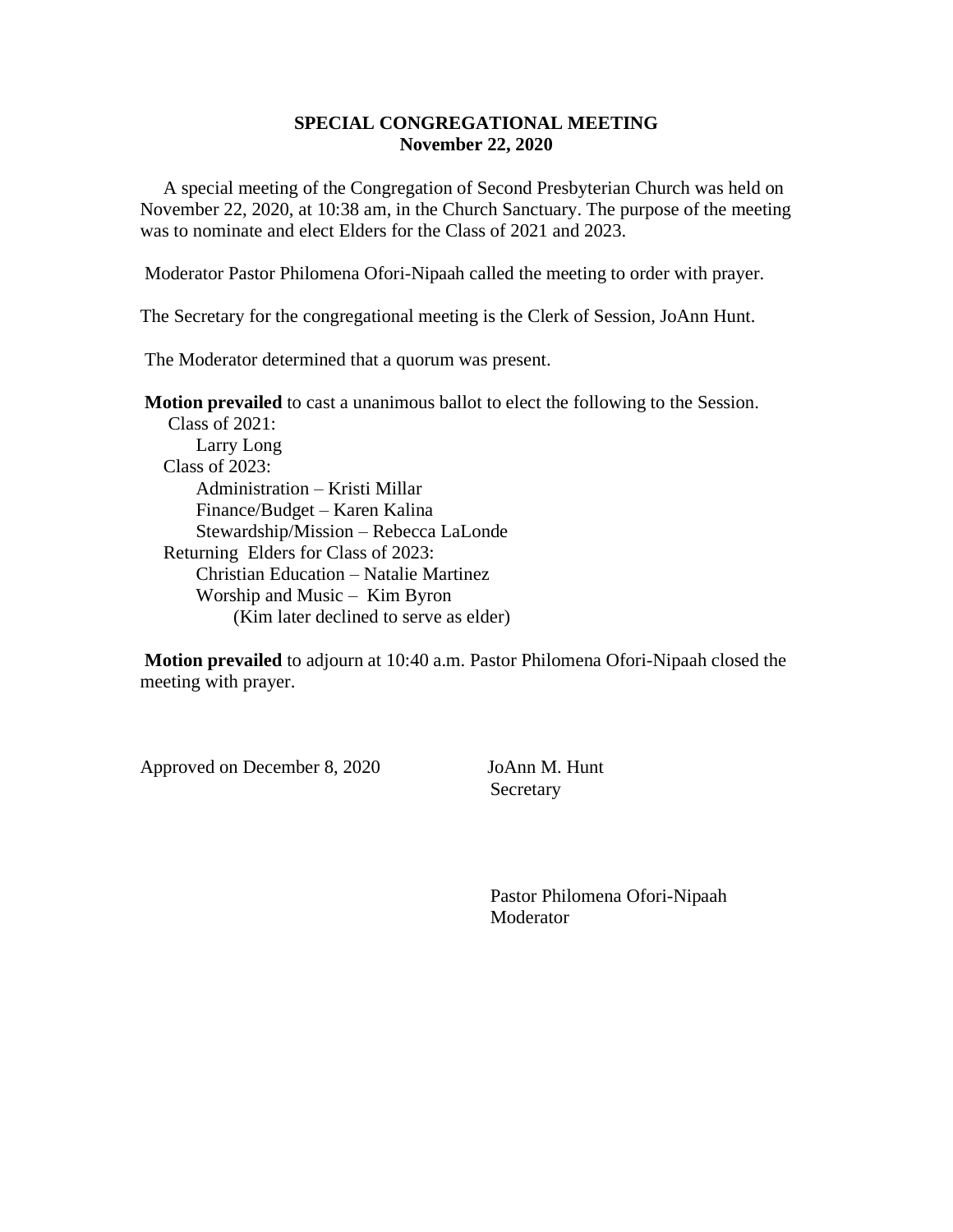#### **Bylaws of The Second Presbyterian Church (U.S.A) Saginaw, Michigan**

#### **I. Statement of Purpose or Mission**

By the Articles of Incorporation the name of this ecclesiastical corporation has been designated as "The Second Presbyterian Church (U.S.A.) of Saginaw, Michigan." Used herein the term "Church", "congregation", or "corporation" shall be with reference to The Second Presbyterian Church (U.S.A.) of Saginaw, Michigan. The Second Presbyterian Church has been called by God and organized to proclaim the good news of Jesus Christ, to minister to the needs of members of the congregation and residents of the community, and to promote peace and justice in the world.

#### **II. Relation to the Presbyterian Church (U.S.A.)**

The Second Presbyterian Church is a member church of the Presbytery of Lake Huron in the Synod of the Covenant of the Presbyterian Church (U.S.A.).

#### **III. Governance of the Church**

This church shall be governed in accordance with the *Constitution of the Presbyterian Church (U.S.A.).* Consistent with that *Constitution,* these bylaws shall provide specific guidance for this church. The most recent edition of *Roberts Rules of Order* shall be used for parliamentary guidance, except in those cases where these By-Laws or said *Constitution* provide otherwise.

The affairs of the Church shall be governed and managed by the Session. There shall be a Board of Trustees (common with the Session) as required by the Articles of Incorporation under the laws of the State of Michigan. The responsibilities attributed to the Board of Deacons shall be the responsibility of the Session, since the congregation has elected to not have a Board of Deacons.

### **IV. Meetings of the Church**

The annual meeting of the congregation is ordinarily held in the month of January of each year. The date, time, and place shall be determined by the Session. The meeting shall be held to review the church's annual report including the financial report for the preceding year and the budget for the current year (information only), to approve changes in the terms of call for the pastor(s), to elect members to serve on the nominating committee, and for the transaction of any business properly coming before such a meeting.

Special meetings of the Congregation may be called by the Session, by the Presbytery, or by one fourth of the active members on the roll of the congregation. Such calls shall state clearly the purpose of such special meetings, and business shall be restricted to that which is specified in the call. (G-1.0501)

The Congregation or Session at Second Presbyterian Church may meet by electronic means if all members have reasonable notice of the electronic meeting and the ability to discuss and vote on business items. Notice of any meeting where attendance by electronic means may occur must include an adequate description of how to participate. Participation by this method constitutes presence in person at a meeting. The quorum for such a meeting is the same as for a nonelectronic meeting.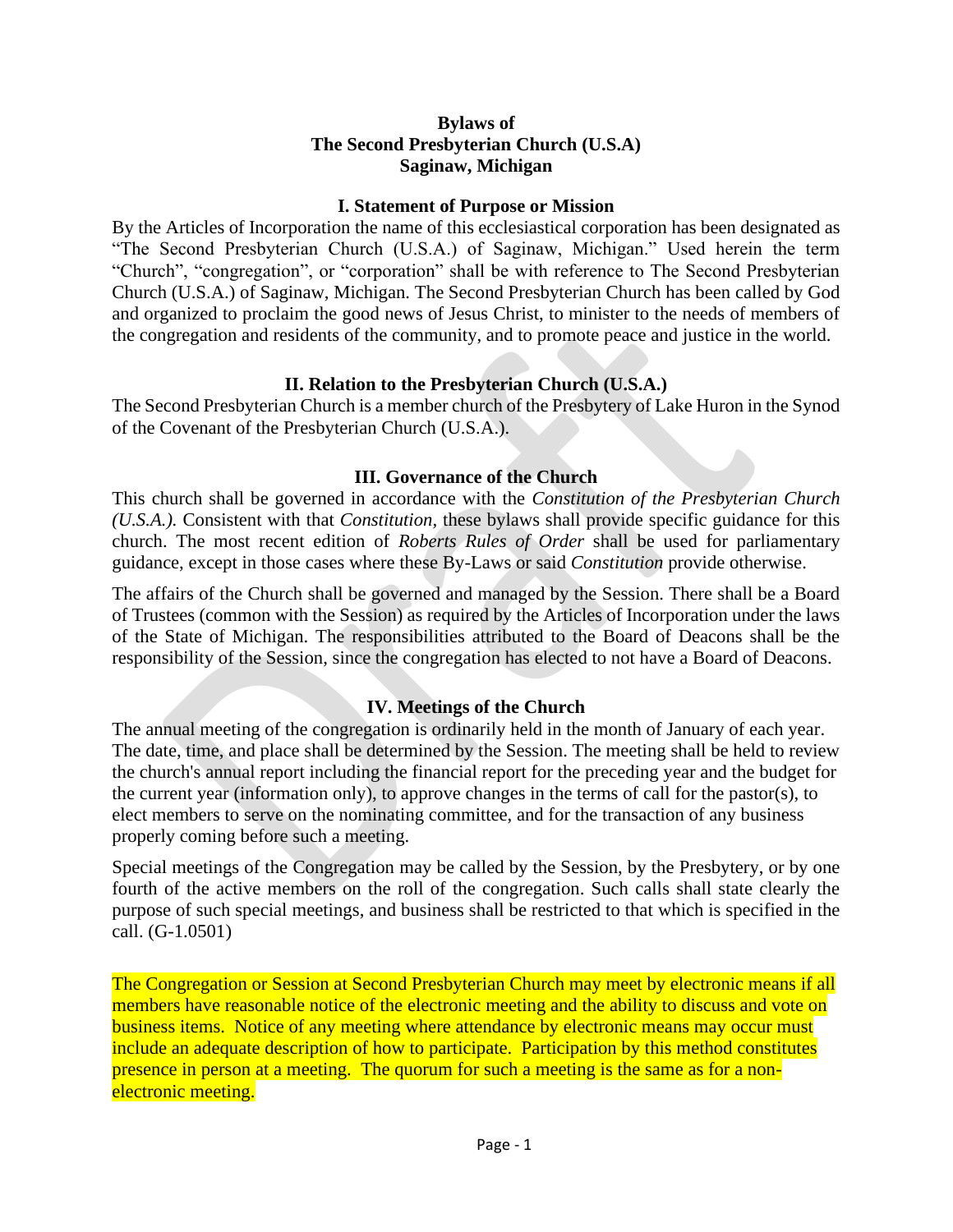#### **V. Notice of Meetings**

Public notice of meetings of the congregation shall be given on two successive Sundays. The meeting may be convened following the notice given on the second Sunday. Notice of meetings shall be given at regular service of worship prior to the meeting. (G-1.0502)

#### **VI. Moderator**

The installed pastor shall ordinarily moderate all meetings of the congregation. If it is impractical for the pastor to preside, he or she shall invite another teaching elder who is a member of the presbytery or a person authorized by the presbytery to serve as moderator. If there is no installed pastor, or the installed pastor is unable to moderate and/or to name another moderator, the presbytery shall make provisions for a moderator. (G-1.0504)

#### **VII. Secretary**

The clerk of session shall serve as secretary for meetings of the congregation. If the clerk is not present or is unable to serve, the congregation shall elect a secretary. (G-1.0505)

#### **VIII. Minutes of the Meeting**

The minutes of the meeting recorded by the secretary shall be attested by the secretary and recorded in the minute book of the session.

#### **IX. Quorum for the Meeting**

The quorum of a meeting of the congregation shall be the moderator, the secretary, and not less than one tenth of the members. All active members of the congregation present at either annual or special meetings are entitled to vote. (G-1.0501)

#### **X. Incorporation**

In accordance with the laws of the state of Michigan, the congregation shall cause a corporation to be formed. Consistent with the laws of this state, both ecclesiastical and corporate business may be conducted at the same meeting of the congregation. A quorum shall be not less than one tenth of the members. Consistent with the laws of the state of Michigan, voting at a meeting of the corporation is restricted to active members age 18 or above. Voting by proxy is not allowed.

The chairman of the Session's Finance Committee shall be the moderator/president of the corporation.

The second-year elder serving on the Session's Finance Committee shall be the vice-president of the corporation.

The ruling elders serving on the session shall serve at the same time as trustees.

#### **XI. Nominating Committee** (G-2.0401)

There shall be a representative Nominating Committee of the congregation, in accordance with the Form of Government of the Presbyterian Church, (U.S.A.), of active members of the church, giving attention to a fair representation of the male and female constituency of all ages, of the various groups and organizations of the church, and of all racial/ethnic minorities of the church,